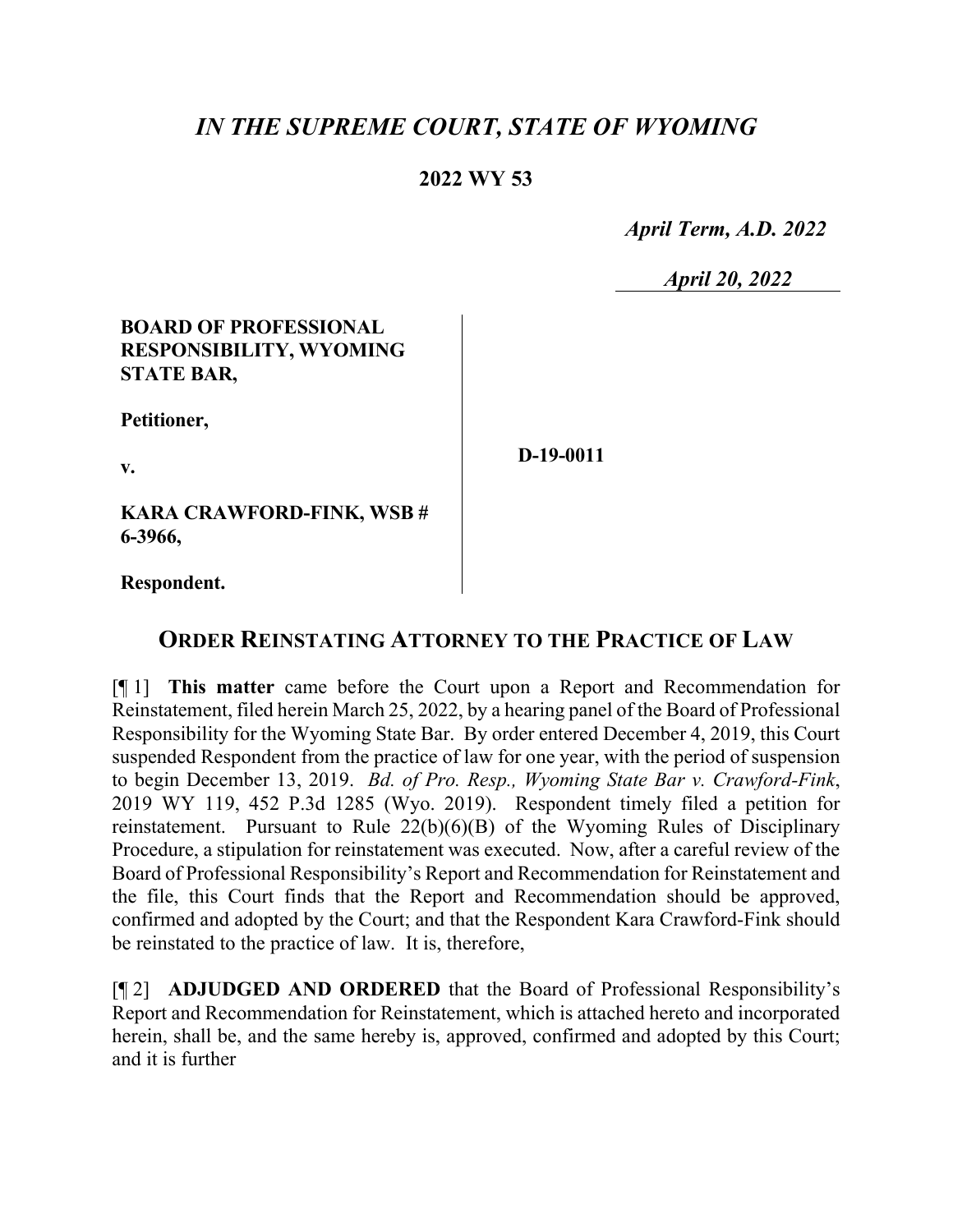[¶ 3] **ADJUDGED AND ORDERED** that the Respondent, Kara Crawford-Fink, be, and hereby is, reinstated to the practice of law in Wyoming, effective immediately; and it is further

[¶ 4] **ORDERED** that, pursuant to Rule 9(b) Wyoming Rules of Disciplinary Procedure, this Order Reinstating Attorney to the Practice of Law, along with the incorporated Report and Recommendation for Reinstatement, shall be published in the Wyoming Reporter and the Pacific Reporter; and it is further

[¶ 5] **ORDERED** that the Clerk of this Court shall docket this Order Reinstating Attorney to the Practice of Law, along with the incorporated Report and Recommendation for Reinstatement, as a matter coming regularly before this Court as a public record; and it is further

[¶ 6] **ORDERED** that the Clerk of this Court transmit a copy of this Order Reinstating Attorney to the Practice of Law to the members of the Board of Professional Responsibility and to the clerks of the appropriate courts of the State of Wyoming.

 $[$ [ $\degree$ ] **DATED** this 20<sup>th</sup> day of April, 2022.

# **BY THE COURT:**

 $\sqrt{s}$ 

**KATE M. FOX Chief Justice**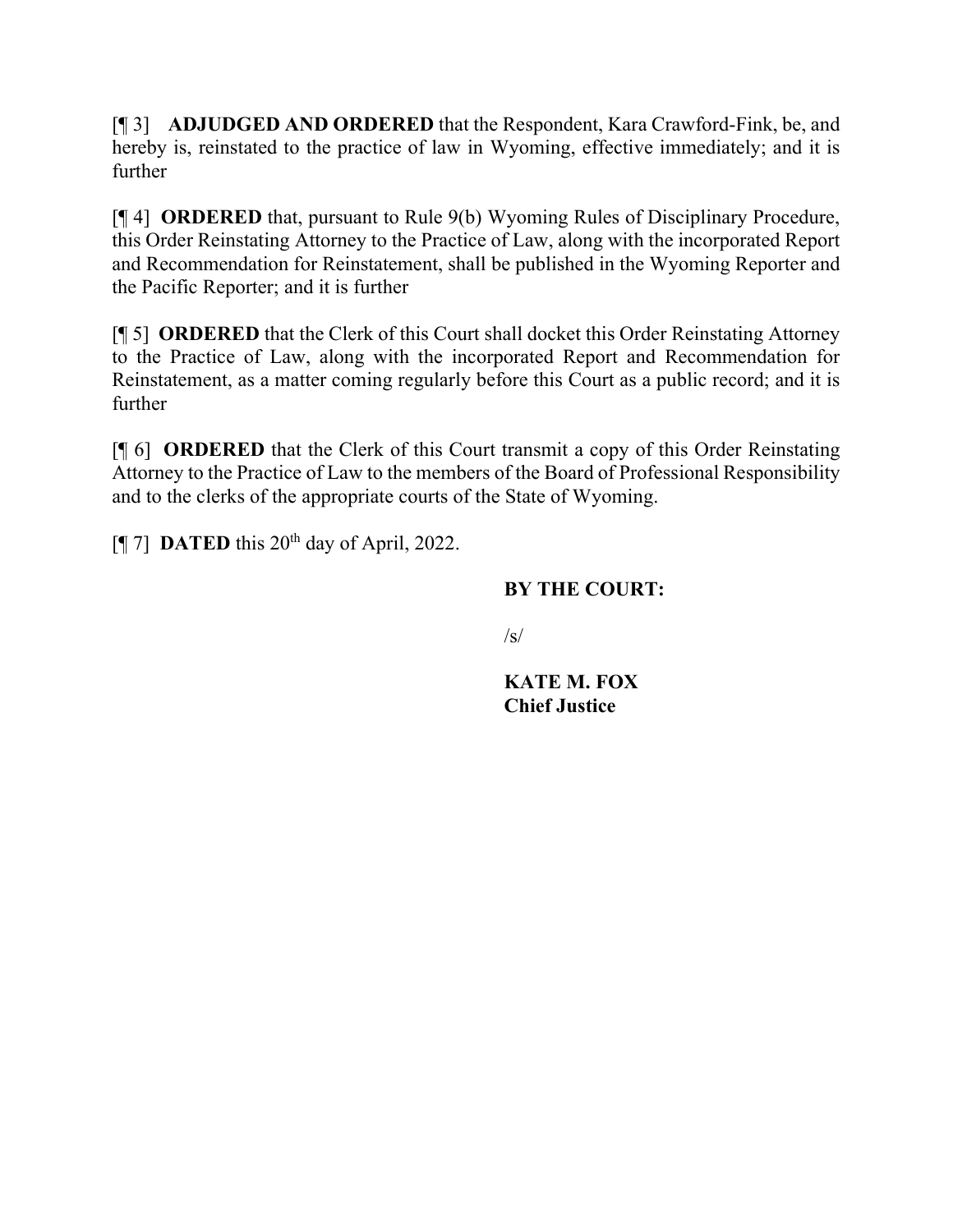#### **BEFORE THE SUPREME COURT**

### **STATE OF WYOMING**

 $\mathcal{Y}$ 

 $\lambda$ 

)

In the matter of

ر ا

**KARA CRAWFORD-FINK, WSB No. 6-3966.** 

Respondent.

 $\alpha$  and  $\alpha$  and  $\alpha$  and  $\alpha$ 

**WSC No. D-19-0011** 

**WSB Docket No. 2018-122** 

#### **REPORT AND RECOMMENDATION FOR REINSTATEMENT**

THIS MATTER came before a Review Panel of the Board of Professional Responsibility (BPR) on the 21<sup>st</sup> day of March, 2022, for consideration of the stipulation of Bar Counsel and Respondent for Respondent's reinstatement pursuant to Rule 22(b)(6)(B), W.R.Disc.P. Present on the Zoom meeting were BPR Review Panel members Jeffrey A. Donnell, Katherine A. Strike and Janine Thompson. Respondent Kara Crawford-Fink and Bar Counsel Mark W. Gifford were present as was Brandi Robinson, BPR Clerk. Upon consideration of Respondent's Verified Petition for Reinstatement, the parties' stipulation and being fully informed in the premises, the Review Panel FINDS and RECOMMENDS as follows

On December 4, 2019, the Wyoming Supreme Court issued an order suspending  $1.$ Respondent from the practice of law for a period of one year commencing December 13, 2019. See Bd. of Prof. Resp. v. Crawford-Fink, 452 P.3d 1285 (Wyo. 2019).

On December 13, 2021, Respondent filed a Verified Petition for Reinstatement 2. pursuant to Rule 22(b)(2), W.R.Disc.P.

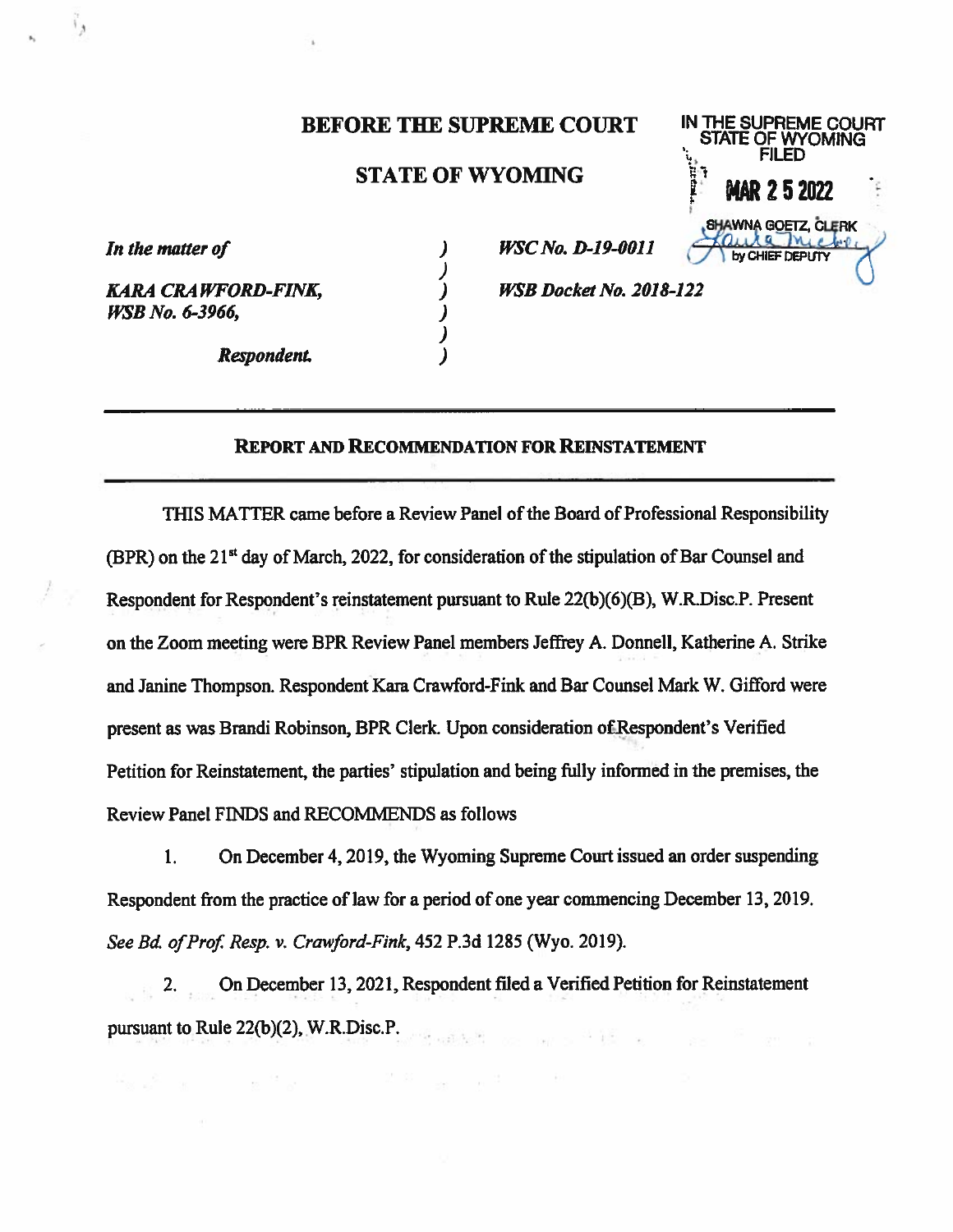$3<sub>1</sub>$ In her petition for reinstatement, Respondent verified that she complied with all terms of the order of suspension. All Bar dues have been paid and are current and Respondent is current in her compliance with Continuing Legal Education requirements.

 $\overline{z}$ 

 $4<sub>1</sub>$ As reflected in Respondent's petition for reinstatement, Respondent has gone to great lengths to rehabilitate herself with respect to the factors that contributed to her breach of various duties owed under the Rules of Professional Conduct. Although not required by the Rules of Disciplinary Procedure nor by the order of suspension, Respondent took it upon herself to sit for the Multistate Professional Responsibility Exam (MPRE) in the fall of 2021 and received a passing score.

 $5.$ As required by Rule 22(b)(5), W.R.Disc.P., on December 17, 2021, Complainant in the underlying proceeding was served with a copy of Respondent's Verified Petition for Reinstatement by mail and was asked to submit any written comments by January 21, 2022. No response from Complainant was received.

Respondent asserts, and Bar Counsel concurs, that Respondent has met the 6. requirements for reinstatement set forth in Rule 22(b)(4), W.R.Disc.P.:

The attorney seeking reinstatement must prove by clear and convincing evidence that the attorney has been rehabilitated, has complied with all applicable disciplinary orders and with all provisions of these rules, has not engaged in the unauthorized practice of law, and is fit to practice law.

 $7<sub>1</sub>$ Respondent has complied with all requirements of the Court's order of suspension and has demonstrated a sincere commitment to returning to the practice as a competent and diligent lawyer. In both words and in deed, Respondent has shown that her return to active status is both merited and well-earned.

For the foregoing reasons, the Review Panel recommends that the Court issue an order for Respondent's reinstatement to the practice of law.

 $\overline{2}$